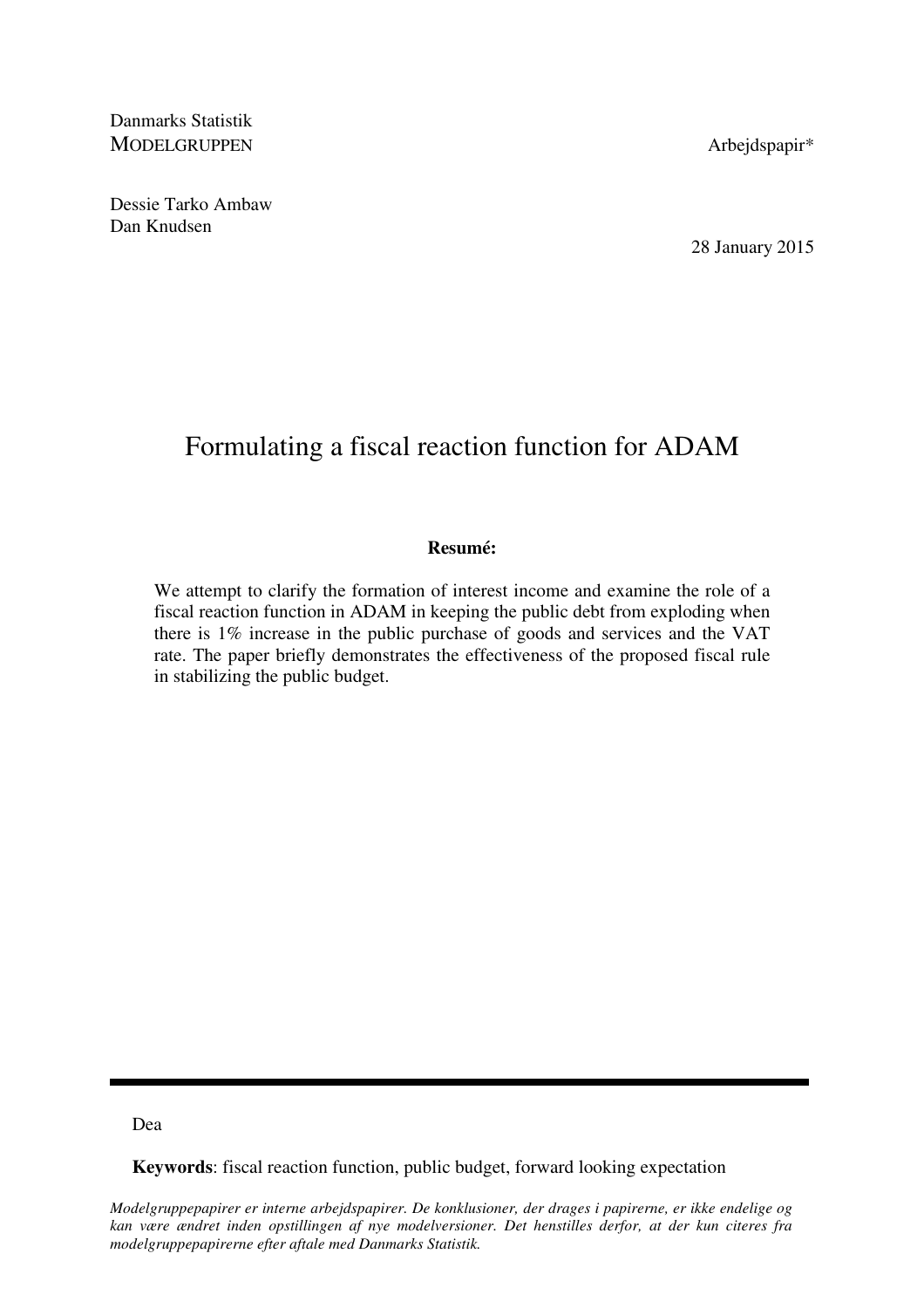### 1. Introduction

This paper is a continuation of the previous paper "Collecting inspiration to develop a fiscal reaction rule for ADAM". In the simulations of the previous paper, the implicit interest rates of financial assets held by the public sector and the other sectors were not quite constant and not equal to the steady-state nominal GDP growth rate of the baseline.

In this paper, we construct a new baseline where the implicit interest rates are much closer to the steady state growth while keeping the net assets of the sectors proportional to GDP in the long run. With this baseline, we activate the backward and forward-looking fiscal reaction function introduced in the previous paper and analyze how the fiscal reaction function stabilize the public debt to GDP ratio in case of a permanent change in public purchases.

### 2. Constructing a new baseline

If the implicit interest rate of all financial assets were equal to the steady-state nominal GDP growth, which in a standard baseline equals  $3.53\%$  (=  $1.02 \cdot$  $1.015 - 1$ ), the steady-state primary surplus would be zero in all sectors. Besides, the ratio of any sector's net asset to GDP, including public net debt, should be constant in steady state. In order to approach a steady state with 3.53% implicit interest rate and a constant ratio of the sectors' net asset to GDP, we have made four modifications in the *june14* ADAM model and in the newdea data bank, which contains the baseline.

1) The ADAM interest income or outlay equations are in several cases specified as an exogenous interest rate of 3.53% multiplied on the average of the one period lagged and contemporaneous asset or liability. This formulation ensures that the contemporaneous flow into the asset affects the interest flow by half an annual interest rate. However, the precise formulation also makes the implicit interest rate in steady state deviate marginally from the growth rate of 3.53%.

To see that, consider the following interest revenue equation, where we use that the asset *W* grows by  $3.53\%$ :

 $Ti = 0.0353 \cdot (W + W_{-1})/2 = 0.0353 \cdot (1.0353 \cdot W_{-1} + W_{-1})/2 > 0.0353 \cdot W_{-1}$ Thus, the interest revenue is higher than required to grow the asset by 3.53%. We might ignore this somewhat trivial technicality and apply a more flexible interpretation of equality between growth and interest rate. However, it is straightforward to bring interest and growth rate on an equal footing by rewriting the interest revenue equation as:

 $Ti = ((0.0353/1.0353) \cdot W + 0.0353 \cdot W_{-1})/2 = 0.0353 \cdot W_{-1}$ The last equality sign holds when  $W$  grows by 3.53%, and the interest rate used for the contemporaneous  $W$  is just the prepaid interest rate equivalent to a normal interest rate of 3.53%.

Introducing this little re-specification in ADAM will e.g. change a public revenue equation like  $\pi$  *til\_z\_os* from (1.1) to (1.2)

$$
Tii_z\cos = iwdi \cdot (wnq\cos(-1) + wnq\cos)/2 + biwb \cdot wb_z\cos(-1) +
$$
  
*dttiiz os* (1.1)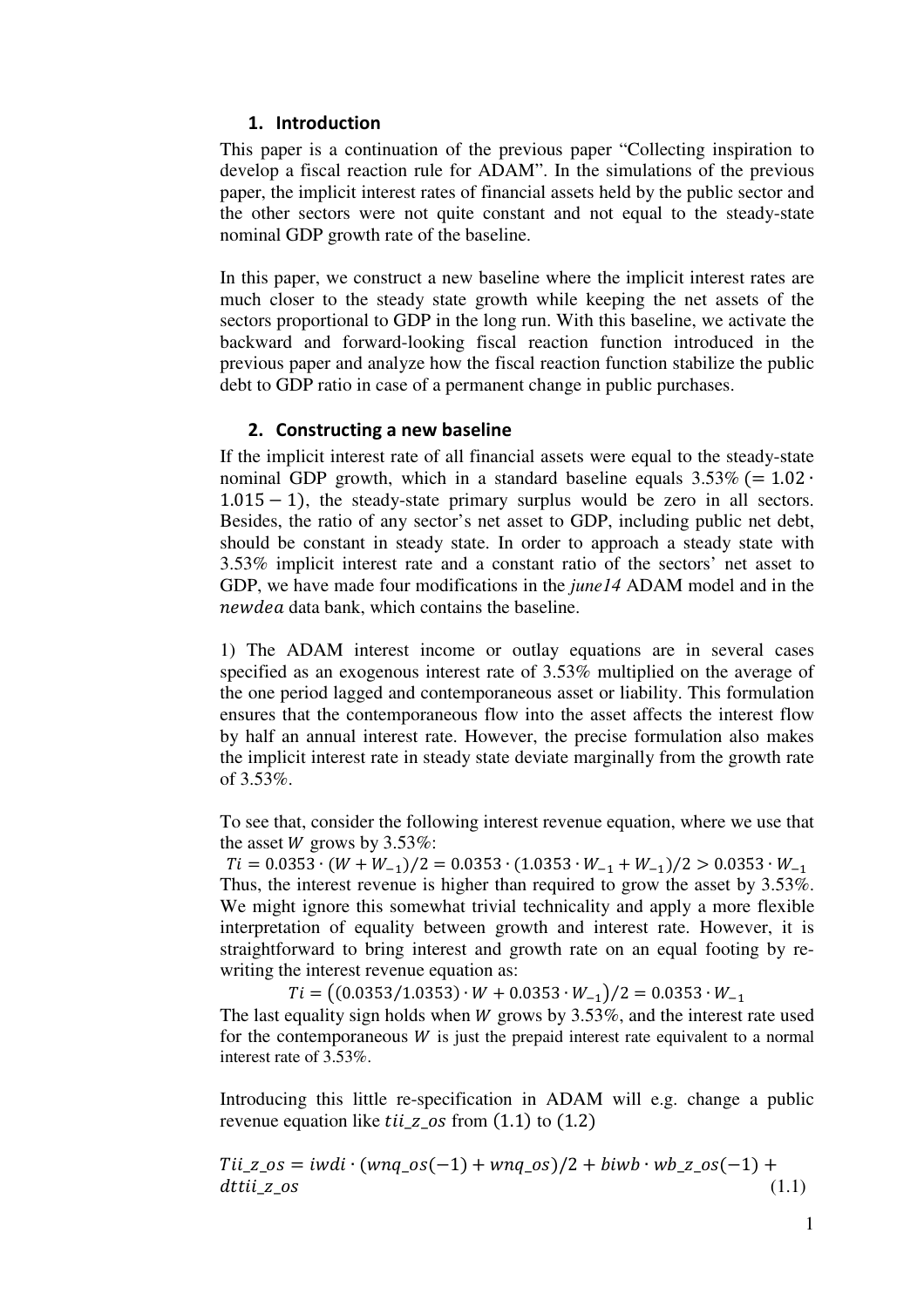$Tii_z$  =  $i$ wdi ·  $(wnq_0s(-1) + wnq_0s/(1 + i wdi))/2 + biwb$  ·  $wb_z\_\.os(-1) + dtti\_{z\_\.os}$  (1.2)

There are a number of equations of this type in ADAM and this respecification is applied to all of them.

Moreover, the equations for public interest expenditure on domestic government krone bonds ( $Tiid_{\text{SZ}}$ ), public interest expenditure on foreign loans (*Tiie\_os\_z*) and the equation for total mortgage interest expenditure of the financial sector ( $Tiim_c f_x$ ) are changed in a similar way. The modified Tiid os z, Tiie os z and Tiim of x relations are shown below as  $(1.3)$ ,  $(1.4)$ and (1.5) respectively:

$$
Tiid\_os_z = Tiid\_os_z \cdot (1 - b r w b d_os_z) + k i w b d \cdot \frac{1}{2} \cdot i w b o s \cdot
$$
  
[*Tfbgd\_os\_z*/(1 + *iwbos*) + *Tfbgd\_os\_z*(-1)]/kt*fbgd\_os\_z* (1.3)

Tiie\_os\_z = Tiie\_os\_z(-1)  $\cdot$  (1 – brwbe\_os\_z) + kiwbnu  $\cdot \frac{1}{2} \cdot$  iwbos  $\cdot$ [Tfbge os  $z/(1 + i w \text{bos}) + Tf \text{bg}e$  os  $z(-1)/k$ tfbge os z (1.4)

$$
T\lim_{c} cf_{x} = T\lim_{c} cf_{x}(-1) \cdot (1 - b r w b m_{c} c f_{z}) + k t f l m_{c} c f_{x} \cdot \frac{1}{2} \cdot i w b z \cdot [(T f l m_{c} c f + T f l m_{c} c f + T f l m_{c} c f + T f l m_{c} c f + T f l m_{c} c f_{c} f + b r w b m_{c} c f_{z} + w b m_{c} c f_{z}(-1))/(1 + i w b z) + (T f l m_{c} c f(-1) + T f l m_{c} c f(-1) + T f l m_{c} c f(-1) + r f l m_{c} c f(-1) + r f l m_{c} c f_{z}(-2))]
$$
\n
$$
(1.5)
$$

In ADAM, the interest flows Tiid os z and Tiim  $cf_x$  are used to determine the implicit interest rate *biwb* for all domestic bonds:

$$
b i w b = \frac{T i i d\_{os\_z} + \text{T} i i m\_{cf\_x}}{W b d\_{os\_z}(-1) + W b m\_{cf\_z}(-1)}
$$

With the interest flows in the nominator determined by the modified equations biwb comes closer to  $iwbos = iwbz = 0.0353$  in the standard baseline. We do not precisely get *iwbz* to equal  $3.53\%$ , and this reflects that the stocks involved, i.e.  $Wbd_$ os\_z and  $Wbm_c f$ \_z, plus the related gross transactions,  $Tfbgd\_os\_z$  and  $Tflm\_h\_cf + Tflm\_cr\_cf + Tflm\_ok\_cf + Tflm\_e\_cf +$  $Tflm_c f_c f + b r w b m_c f_z w b m_c f_z (-1)$  are not yet growing by 3.53% by the end of the baseline scenario to 2100.

We do manage to get the total public net asset  $Wn_{\text{o}}$  to grow very close to 3.53% in the baseline before the end of the baseline. However, the dead-weight effect of some public assets not growing makes the growth rate of the residually determined domestic krone bond debt  $Wbd_0s_z$  deviate from 3.53%. For a couple of public asset items it is easy to introduce the desired growth rate by determining the related transactions, i.e.  $Tfnq$ <sub>-0</sub>s = 0.0353 ⋅  $wnq_0s(-1)$  and  $Tfs_x$   $\alpha s = 0.0353 \cdot ws_x$   $\alpha s(-1)$ , but we have not attempted to do more than that.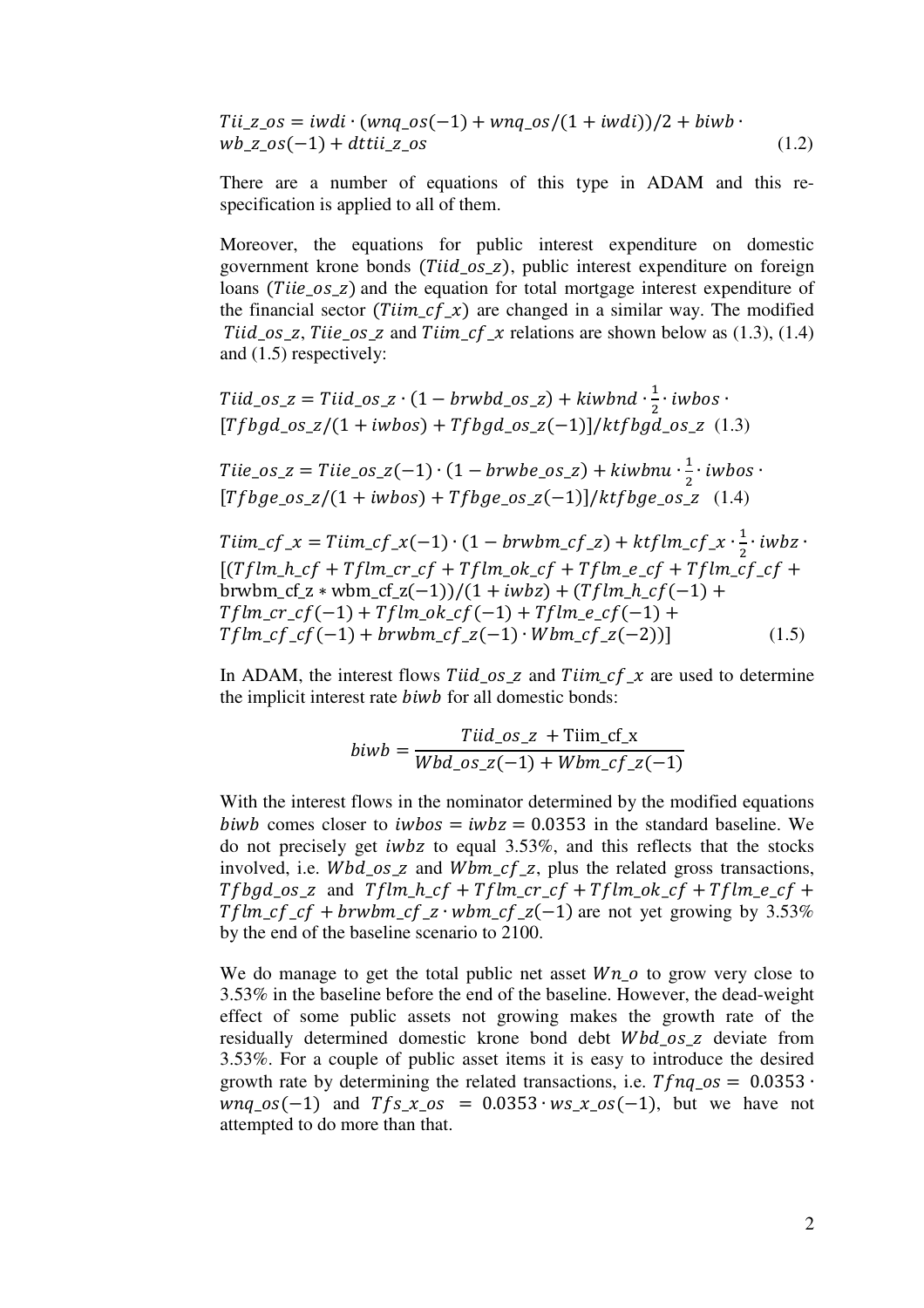At the end of the baseline period, domestic government debt  $Wbd$  os z is still growing by more than  $3.53\%$  and the mortgage debt *Wbm cf z* is still growing by less. Consequently, the implicit rate for government bonds per se, Tiid os  $z/Wbd$  os  $z(-1)$ , is marginally higher than 3.53% while the implicit rate for mortgage bonds is marginally lower than 3.53%. Given equations (1.3), (1.4) and (1.5) to determine interest flows all implicit interest rates would be 3.53% when the exogenous interest rates are 3.53, provided all assets and liabilities were growing by 3.53%.

2) The second change is to split the public budget into interest income and primary surplus in another way in order to facilitate the calculations. In ADAM, the public primary surplus is calculated as the public budget surplus  $(Tfn_0)$  minus wealth-related income  $(Tin_0)$  reflecting the national accounts system and its formal definitions. However,  $T$ in  $o$  includes oil fieldrelated income and income from publicly owned quasi companies neither of which relates to a financial wealth component. This makes the implicit interest rate deviate from 3.53% and the deviation makes the official primary surplus deviate from zero in steady state. To make a clean split, we modify our use of the public wealth income by excluding items without a wealth component. The modified public interest income is presented by equation (1.6).

$$
Tin_0^* = (Tin_0 - (Tirn_0 - Tirn_0k) - (Tiu_2 - 0 - Tiu_2 - ok - Tiu_2 - 0)
$$
\n(1.6)

The corresponding modified primary surplus is equal to the public budget minus the modified interest income. In steady state, the implicit interest rate of the modified interest income should be 3.53% and the modified primary surplus should be zero.

3) Unfortunately, the modifications to interest income equations described in 1) and 2) do not suffice to obtain the a 3.53% implicit interest rate in the public sector. To achieve the goal, we add a relation, which sets the modified interest income of the public sector ( $Tin_0^*$ ) equal to 3.53% of the lagged public net asset ( $Wn \space o(-1)$ ). This is obtained by adjusting the interest flow between the public and financial sector and the instrument is the discount rate i $wdi$ , which is determined from.

 $i$ wdi =  $[iwdea \cdot wn_0(-1) - (Tin_0^* - iwdi \cdot (wnq_0s(-1)) +$  $wng \cos((1 + iwdi))/2] / [(wng \cos(-1) + wng \cos((1 + iwdi))/2]$  (1.7)

*iwdea* is the desired implicit interest, i.e. 3.53%, and *iwdi*  $·$  (*wng os*(-1) +  $wnq$ <sub>0</sub>s/ $(1 + iwdi)/2$  is the discount-rate-related contribution to public interest revenues.

4) Moreover, we use the capital transfer from the public to the foreign sector  $(Tk \ o_e)$  to help stabilize the public debt/GDP ratio in the baseline. Specifically, we introduce two auxiliary equations, (1.8) and (1.9). The first auxiliary equation is:

$$
Tk\_o\_e = tssyd * Y \tag{1.8}
$$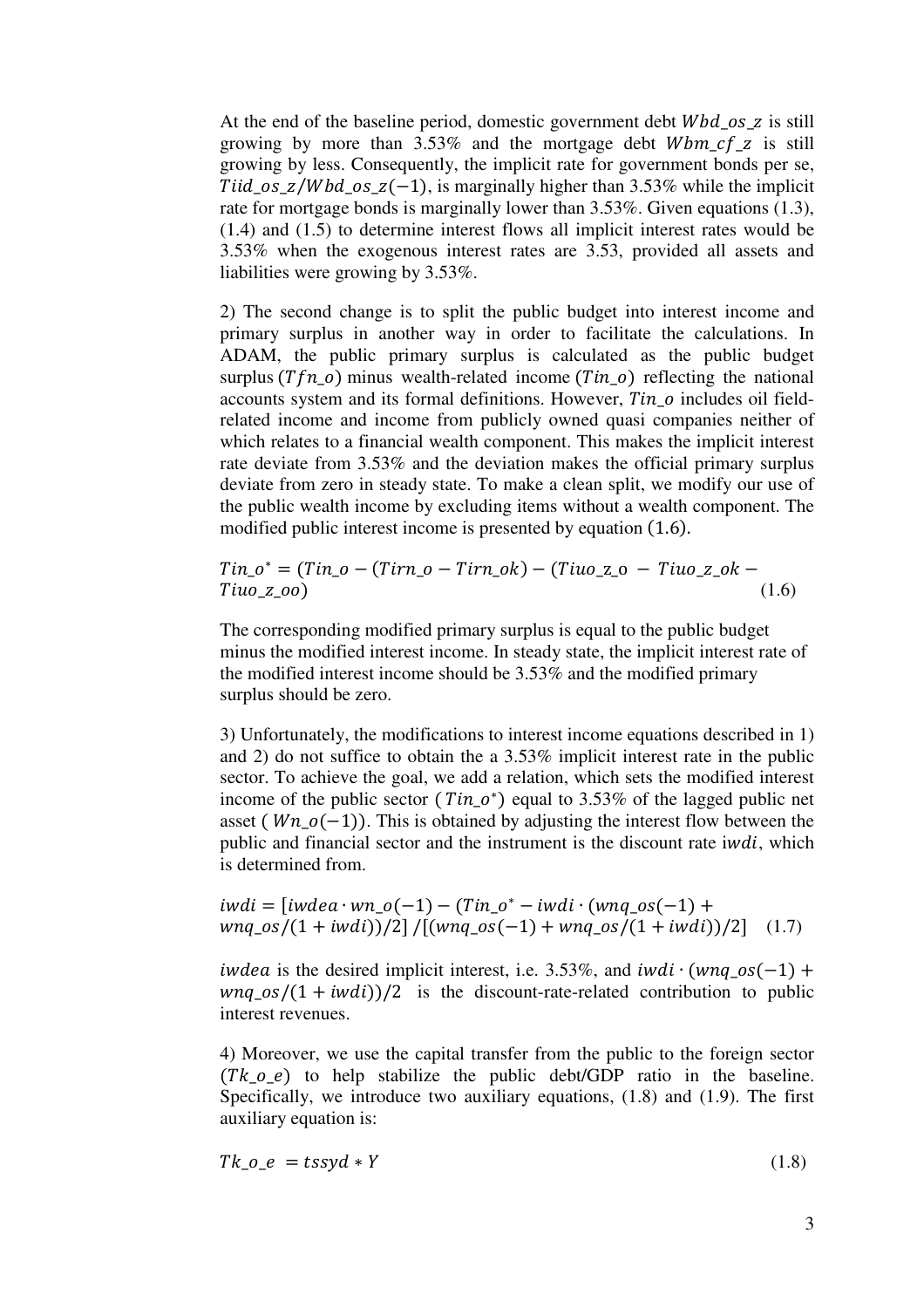$\hat{Y}$  is GDP, and *tssyd* a factor, which makes the capital transfer proportional to GDP. The factor is endogenously modeled as displayed in  $(1.9)$ .

$$
tssyd = tssyd(-1) - 0.5 \cdot \left(ctssyd(-1) - \frac{Tfn_0(-1) - tin_0^*(-1) + tyd(-1)}{y(-1)}\right)(1.9)
$$

 $ctssyd$  is the desired value of the factor,  $tyd$  is expenditure on unemployment benefits. The desired value of the total primary surplus  $Tfn_0 - \tan_0^*$  is zero, so *ctssvd* indicates steady state unemployment benefits as a GDP share.

Equations (1.8) and (1.9) are saying that if at time  $t - 1$  the primary surplus excluding unemployment benefits  $(Tfn_0 - \tan_0^* + tyd)$  over GDP is larger than  $ctssyd$ , then  $tssyd$  will increase at time  $t$  and public capital outlays will be higher. Thus, the two auxiliary equations can help us create a steady-state primary surplus of zero in the base line. Equation (1.9) is exogenized in the multiplier experiment.

5) In order to stabilize the private financial wealth to GDP ratio, we introduce two minor changes in the baseline of the data bank. Firstly, the adjustment term for the long-run private consumption equation is set to be constant to get a constant savings rate. Secondly, we conduct a temporary 1% rise in the adjustment term of the housing stock equation. The latter shock speeds up the transition to steady state where the ratio of the housing capital stock  $(fkbh)$  relative to private consumption excluding housing  $(fcpxkh)$  is constant.

The private sector contains of three subsectors, households  $(h)$ , financial corporations  $(cf)$  and non-financial corporations  $(cr)$ . The net asset to GDP ratios, i.e.  $wn_h/y, wn_c f/y, wn_c r/y$ , are not stable for the three subsectors and their implicit interest rates are not 3.53% in the baseline. To get the correct implicit interest rates and stable asset to GDP ratios, we use transfers between sectors.

We make a 1.07% of GDP capital transfer from the non-financial corporate sector to the foreign sector, a 0.94% of GDP capital transfer from the foreign sector to households, and to balance also the financial corporate sector, we reduce its capital transfer tkn cf by  $0.59\%$  of GDP. Moreover an adjustment term in the dividend income of the non-financial corporate sector, Tiu z  $cr$ , is set to zero. This adjustment term affects the dividend income of the nonfinancial sector and the residually calculated dividend income of the financial corporate sector, so it is only a question of balancing both corporate sectors in ADAM, the combined corporate sector is not affected.

The mentioned changes in capital transfers and adjustment terms yield relatively constant ratios between net assets and GDP in.

All together, the five modifications help us produce a baseline with relatively constant ratios between net assets and GDP in all five sectors of the model and bring the corresponding implicit interest rates closer to 3.53%, particularly in the long term. This is illustrated in figure 1.1 below.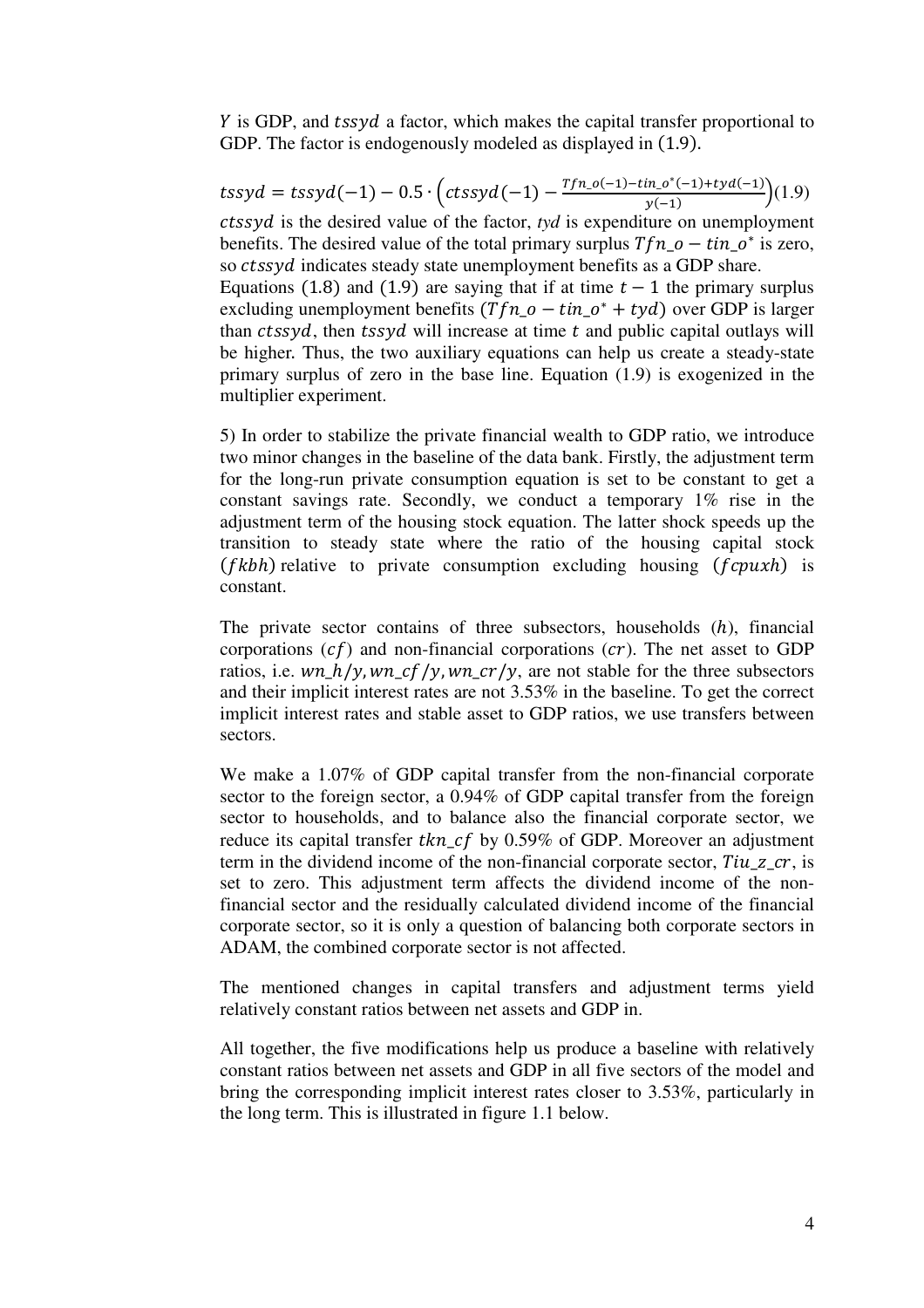### **Figure 1.1 Financial wealth to GDP ratios and the implicit interest rates of the public, private and foreign sectors**



## 3. The fiscal reaction function and multiplier analysis

In this section, we insert a fiscal reaction function in standard ADAM and using the baseline and minor model modifications explained in section 2 we investigate how a fiscal reaction function can stabilize the public debt to GDP ratio in case of a permanent shock to the public purchase of goods and services. More specifically, we employ a forward and backward looking fiscal reaction function, which resembles the MULTIMOD reaction function developed by IMF. In MULTIMOD's version of the reaction function, the tax rate instrument responds to deviations between the public debt and its target. But in ADAM, the tax rate instrument responds to deviations between the primary surplus and its target. The exact ADAM reaction function is given by:

$$
\text{tsysp1}_t = \sum_{i=t-2}^{i=t+15} \frac{\text{(tsysp1}_i)}{17} + \gamma (P_{t-1} - P_{t-1}^*)
$$
\n(1.10)

Where,  $t$ s  $\sum_{t=1}^{n}$  is the income tax rate at time  $t$ ,  $\gamma$  is a negative parameter, P is the corrected primary surplus given by  $(Tfn_0 - Tin_0^*)/Y$  and  $P^*$  is the target for  $P$ . This fiscal reaction function incorporates forward looking expectations via the leaded tax rate. It has not been possible to solve the model with a leaded primary surplus in the reaction function (1.10). By induction, the tax rate at time  $t$  is a function of the primary surplus ratio in every time period. This should allow us to bring forward in time the reaction in the tax rate, which should moderate the pro-cyclicality of the fiscal reaction. However, given the crowding out time and the normal accelerator in the model etc. we should expect some volatility in the response of unemployment and other variables.

We now conduct a simulation experiment where the public purchase of goods and services is increased permanently by 1%. Figure 2.1 demonstrates how the public debt to GDP ratio responds presented as absolute deviations to the public debt ratio in the baseline scenario. Over the first decades we get fluctuations in the public debt ratio. The immediate fall in the debt ratio reflects the increase in income tax rate plus the reduction in unemployment benefits and the higher tax base. Thereafter the increased tax rate drives consumption and housing investments down resulting in higher unemployment and lower tax base. This makes the public debt ratio increase. However, the changes in the tax rates, cf. figure 2.3, and the crowding out of any unemployment effect eventually stabilize the public debt to GDP ratio.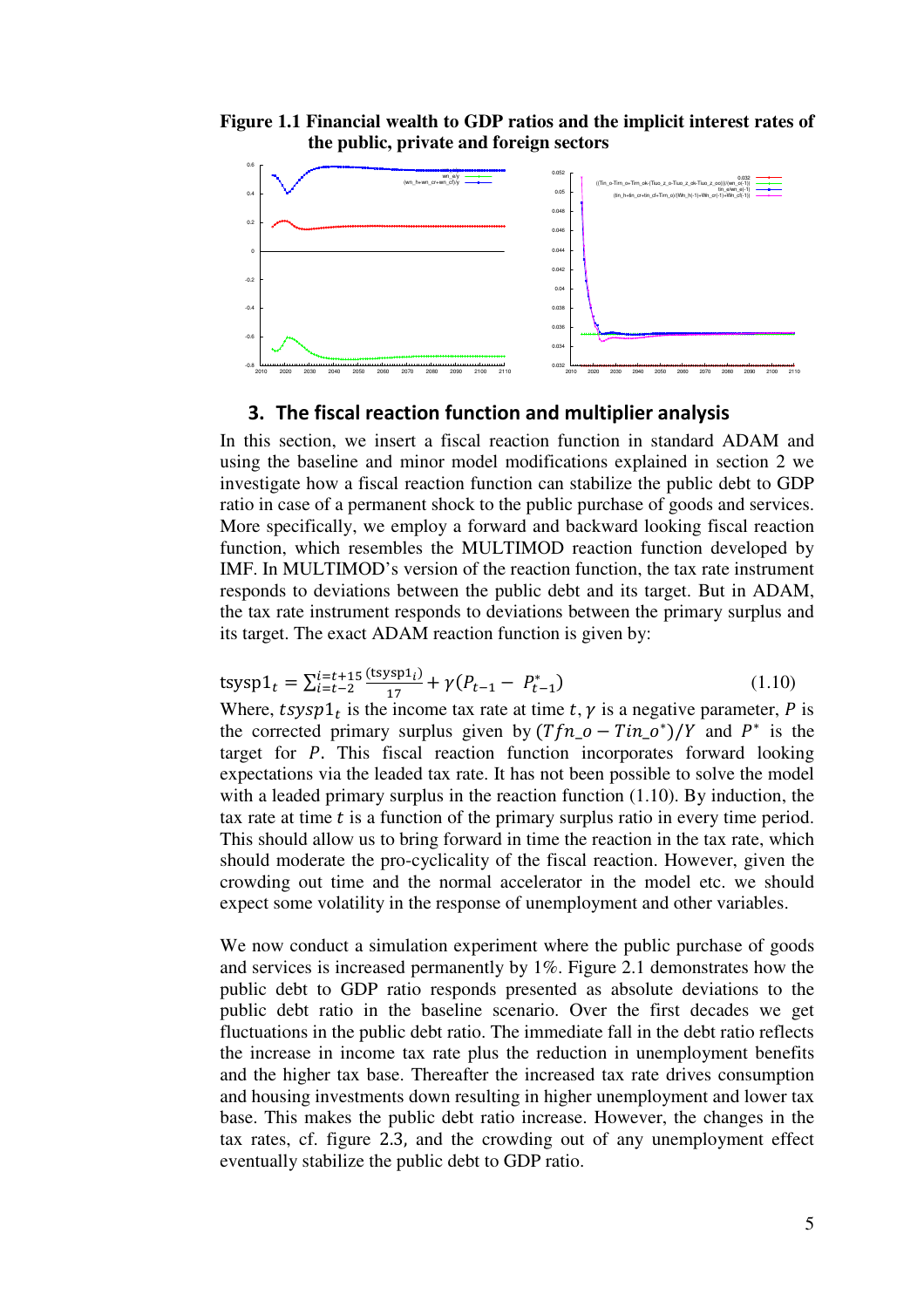For the same reason and over the same period we see fluctuations in the public budget balance  $(Tfn_0)$  and modified primary surplus( $Tfn_0 - Tin_0^*$ ). We note that the debt ratio does not necessarily return to its baseline but it should be parallel to its baseline scenario in steady state. The modified primary surplus does return to its baseline.



**Fig 2.1 Public debt/GDP ratio Fig 2.2 Public budget and primary surplus** 

Figure 2.3 presents the calculated change in the two income tax rates presented as relative percentage deviations to the baseline. The changes in the income tax rate is calculated by the reaction function in  $(1.10)$ , and we note that the longterm rate increase is close to 1%, e.g. from 0.15 to 0.1515. The immediate change in the tax rates is close to the long-term change, but the tax rates do fluctuate somewhat over the first 50 years.

Figure 2.4 shows the simulated deviations of the unemployment, employment and labor force from the baseline scenario. The extra domestic demand created by the higher public purchase increases employment temporarily. But the first round increase in employment is reversed by the rise in the income tax rate and the crowding out effect of higher wages. After some cycles, the labour market variables return to their base line, which contains the structural values of these variables. In other words, public purchase increases in ADAM do not have a permanent effect in the labor market – neither with nor without a fiscal reaction function.